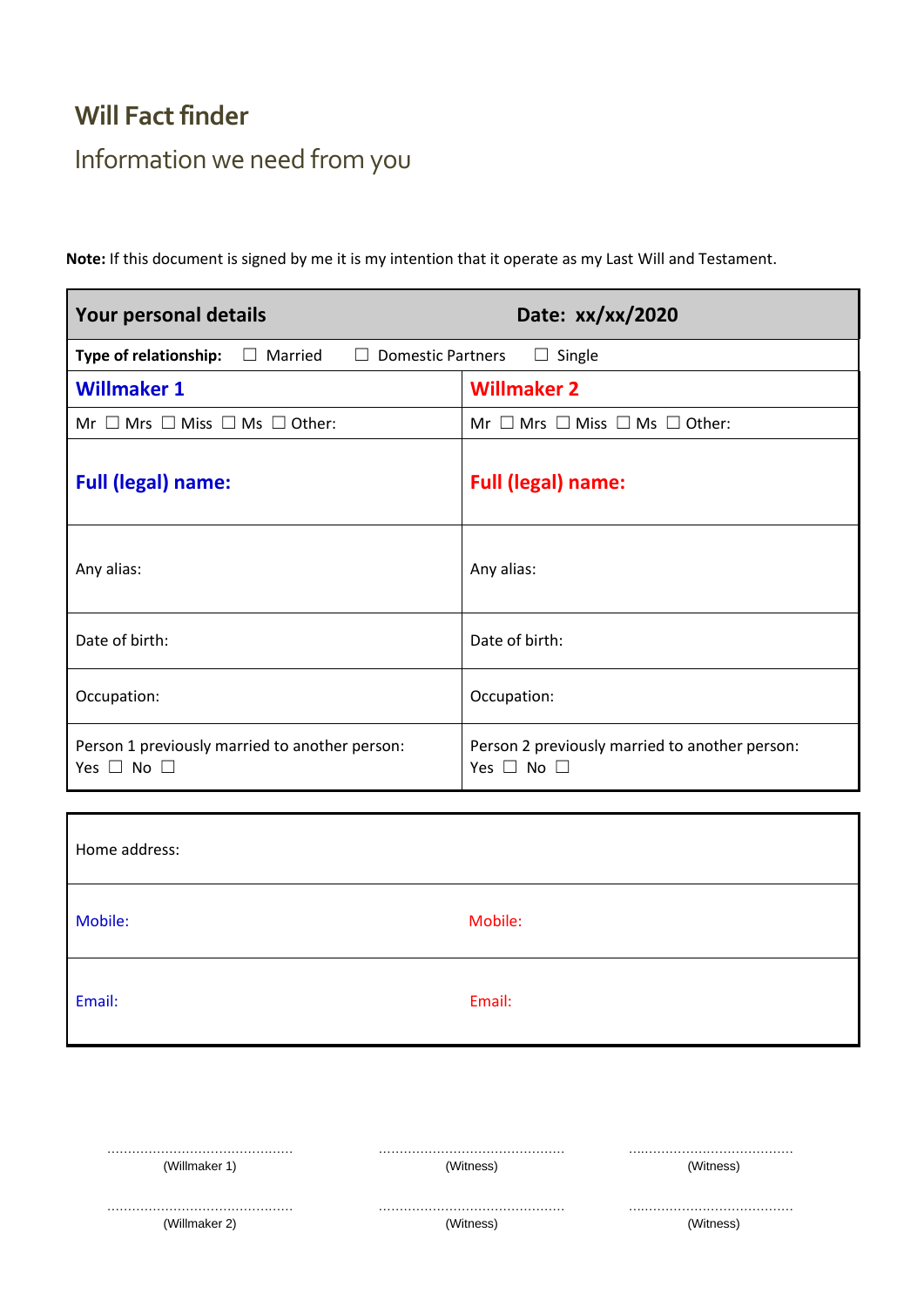| Special circumstances (these create complexities when drafting the Will)                                  |                      |  |  |
|-----------------------------------------------------------------------------------------------------------|----------------------|--|--|
| Do you or your spouse/partner own substantial assets, especially real estate, outside<br>Australia?       | Yes $\Box$ No $\Box$ |  |  |
| Details:                                                                                                  |                      |  |  |
| If you are divorced or separated from a previous relationship, was there a formal property<br>settlement? | Yes $\Box$ No $\Box$ |  |  |
| Details:                                                                                                  |                      |  |  |
| Are you currently bankrupt or at risk of becoming bankrupt in the future?<br>Details:                     | Yes $\Box$ No $\Box$ |  |  |
| Do you have step-children or foster children who will be treated differently in your Will                 |                      |  |  |
| than your biological children?                                                                            | Yes $\Box$ No $\Box$ |  |  |
| Details:                                                                                                  |                      |  |  |

| The children from this relationship |     |     |         |  |
|-------------------------------------|-----|-----|---------|--|
| <b>Full Name</b>                    | M/F | Age | Address |  |
| 1.                                  |     |     |         |  |
| 2.                                  |     |     |         |  |
| 3.                                  |     |     |         |  |
| 4.                                  |     |     |         |  |
| 5.                                  |     |     |         |  |
| 6.                                  |     |     |         |  |
| 7.                                  |     |     |         |  |

| (Willmaker    |  |
|---------------|--|
| (Willmaker 2) |  |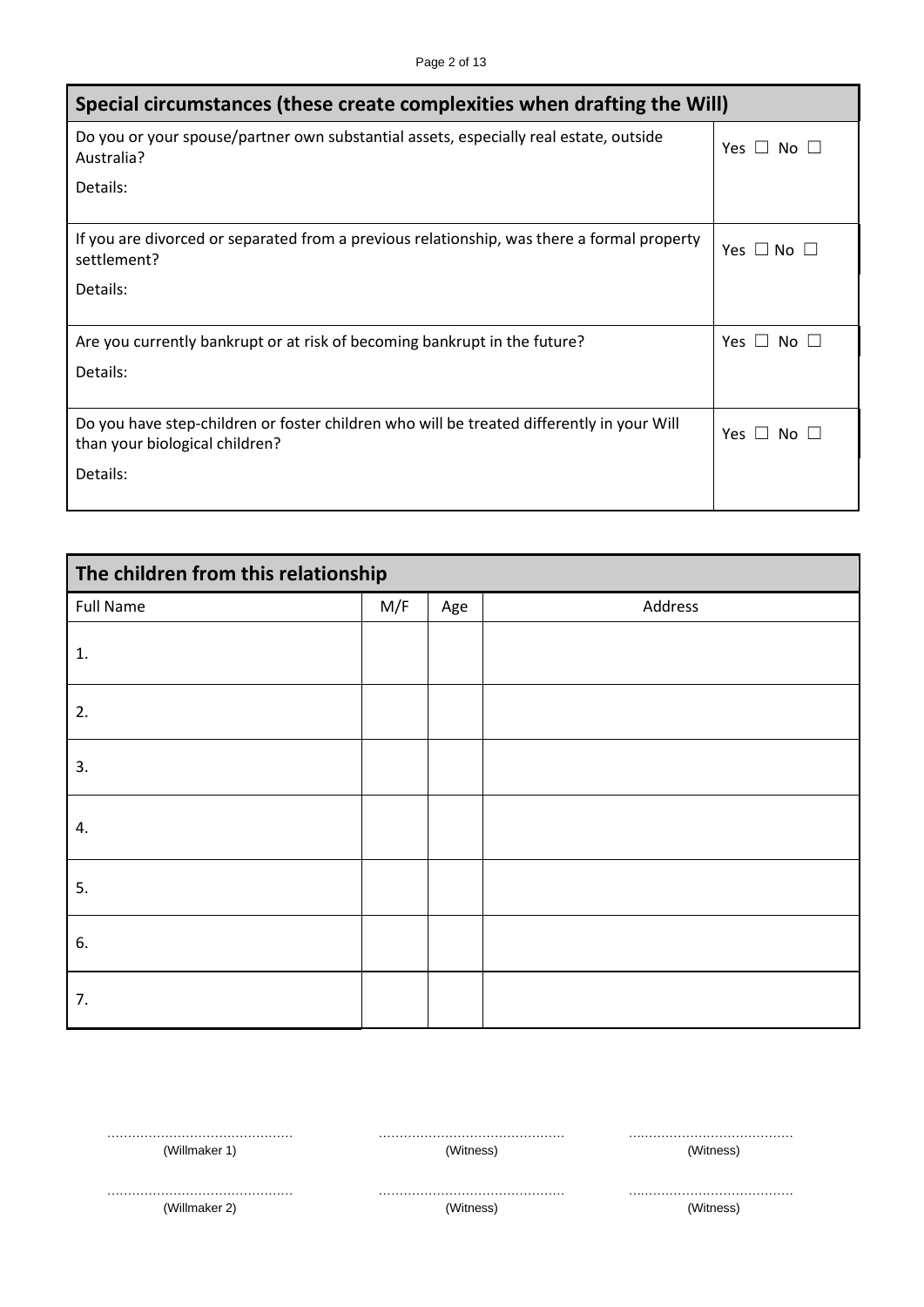| <b>Children from other relationships (person 1)</b> |     | <b>Children from other relationships (person 2)</b> |                  |     |     |
|-----------------------------------------------------|-----|-----------------------------------------------------|------------------|-----|-----|
| <b>Full Name</b>                                    | M/F | Age                                                 | <b>Full Name</b> | M/F | Age |
| 1.                                                  |     |                                                     | 1.               |     |     |
| 2.                                                  |     |                                                     | 2.               |     |     |
| 3.                                                  |     |                                                     | 3.               |     |     |
| 4.                                                  |     |                                                     | 4.               |     |     |

| <b>Family Tree Diagram</b> |               |           |  |  |
|----------------------------|---------------|-----------|--|--|
|                            |               |           |  |  |
|                            |               |           |  |  |
|                            |               |           |  |  |
|                            |               |           |  |  |
|                            |               |           |  |  |
|                            |               |           |  |  |
|                            |               |           |  |  |
|                            |               |           |  |  |
|                            |               |           |  |  |
|                            |               |           |  |  |
|                            |               |           |  |  |
|                            |               |           |  |  |
|                            |               |           |  |  |
|                            |               |           |  |  |
|                            |               |           |  |  |
|                            |               |           |  |  |
| (Willmaker 1)              | <br>(Witness) | (Witness) |  |  |
|                            |               |           |  |  |
| (Willmaker 2)              | (Witness)     | (Witness) |  |  |
|                            |               |           |  |  |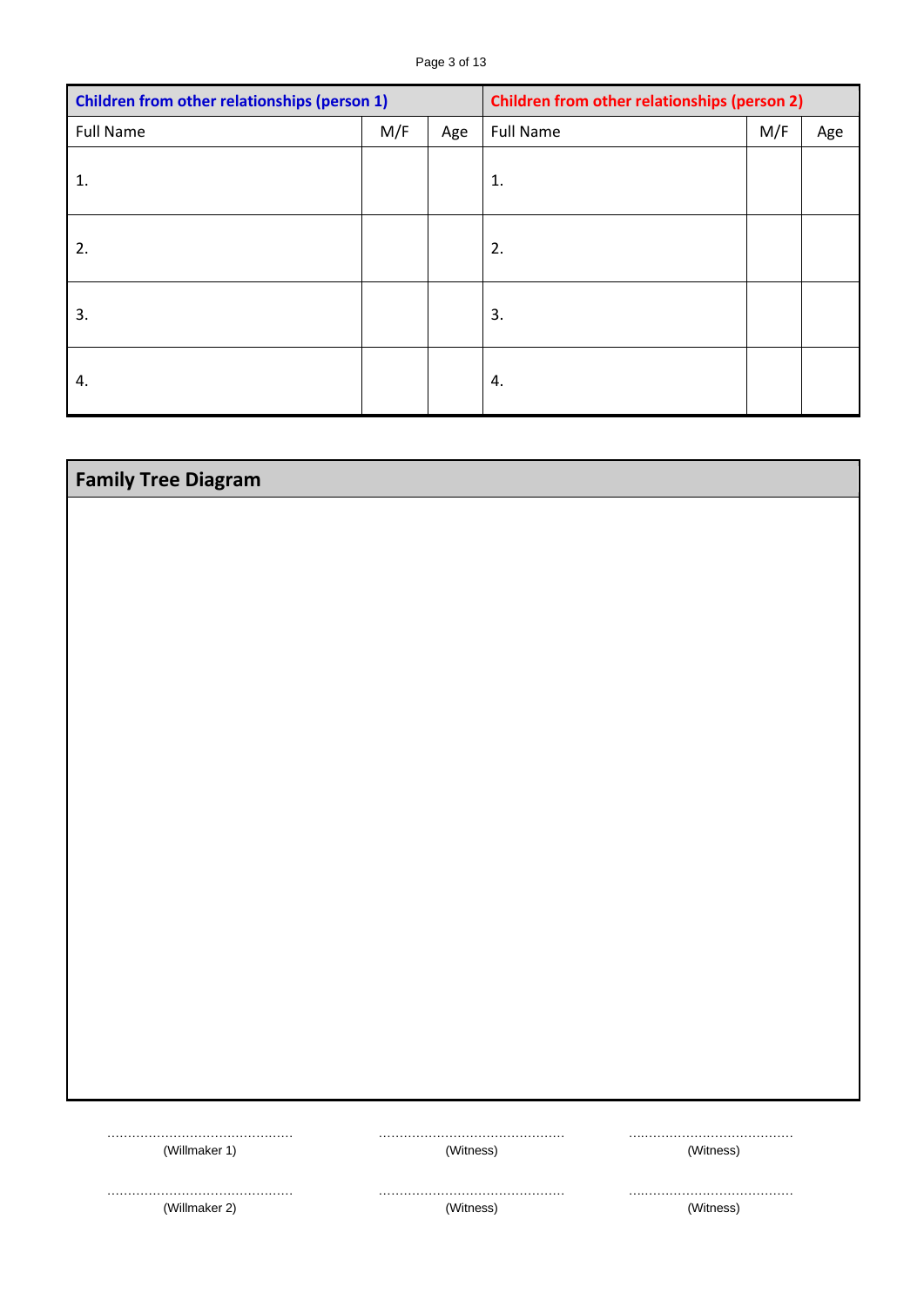| <b>Willmaker 1 - Your executor(s)</b>                                       |                  |                        |            |  |  |
|-----------------------------------------------------------------------------|------------------|------------------------|------------|--|--|
| Full Name of executor(s)                                                    | Relation         | Address of executor(s) | Occupation |  |  |
| <b>My Spouse</b>                                                            | <b>My Spouse</b> | As above               | As above   |  |  |
|                                                                             |                  |                        |            |  |  |
|                                                                             |                  |                        |            |  |  |
| Your back-up executor(s)                                                    |                  |                        |            |  |  |
| Full Name of executor(s)                                                    | Relation         | Address of executor(s) | Occupation |  |  |
|                                                                             |                  |                        |            |  |  |
|                                                                             |                  |                        |            |  |  |
| Can we email a copy of your Will to<br>your Executors? Yes $\Box$ No $\Box$ |                  |                        |            |  |  |

| <b>Willmaker 2 - Your executor(s)</b> |                                                                             |                  |                        |            |  |
|---------------------------------------|-----------------------------------------------------------------------------|------------------|------------------------|------------|--|
|                                       | Full Name of executor(s)                                                    | Relation         | Address of executor(s) | Occupation |  |
|                                       | <b>My Spouse</b>                                                            | <b>My Spouse</b> | As above               | As above   |  |
|                                       |                                                                             |                  |                        |            |  |
|                                       |                                                                             |                  |                        |            |  |
|                                       | Your back-up executor(s)                                                    |                  |                        |            |  |
|                                       | Full Name of executor(s)                                                    | Relation         | Address of executor(s) | Occupation |  |
|                                       |                                                                             |                  |                        |            |  |
|                                       |                                                                             |                  |                        |            |  |
|                                       | Can we email a copy of your Will to<br>your Executors? Yes $\Box$ No $\Box$ |                  |                        |            |  |

| (Willmaker 1)       | (Witness)     | (Witness)   |  |
|---------------------|---------------|-------------|--|
|                     |               |             |  |
| $(M/\text{ii} + 2)$ | $(M/l$ tnocc) | (\\/itnacc) |  |

(Willmaker 2)

(Witness)

(Witness)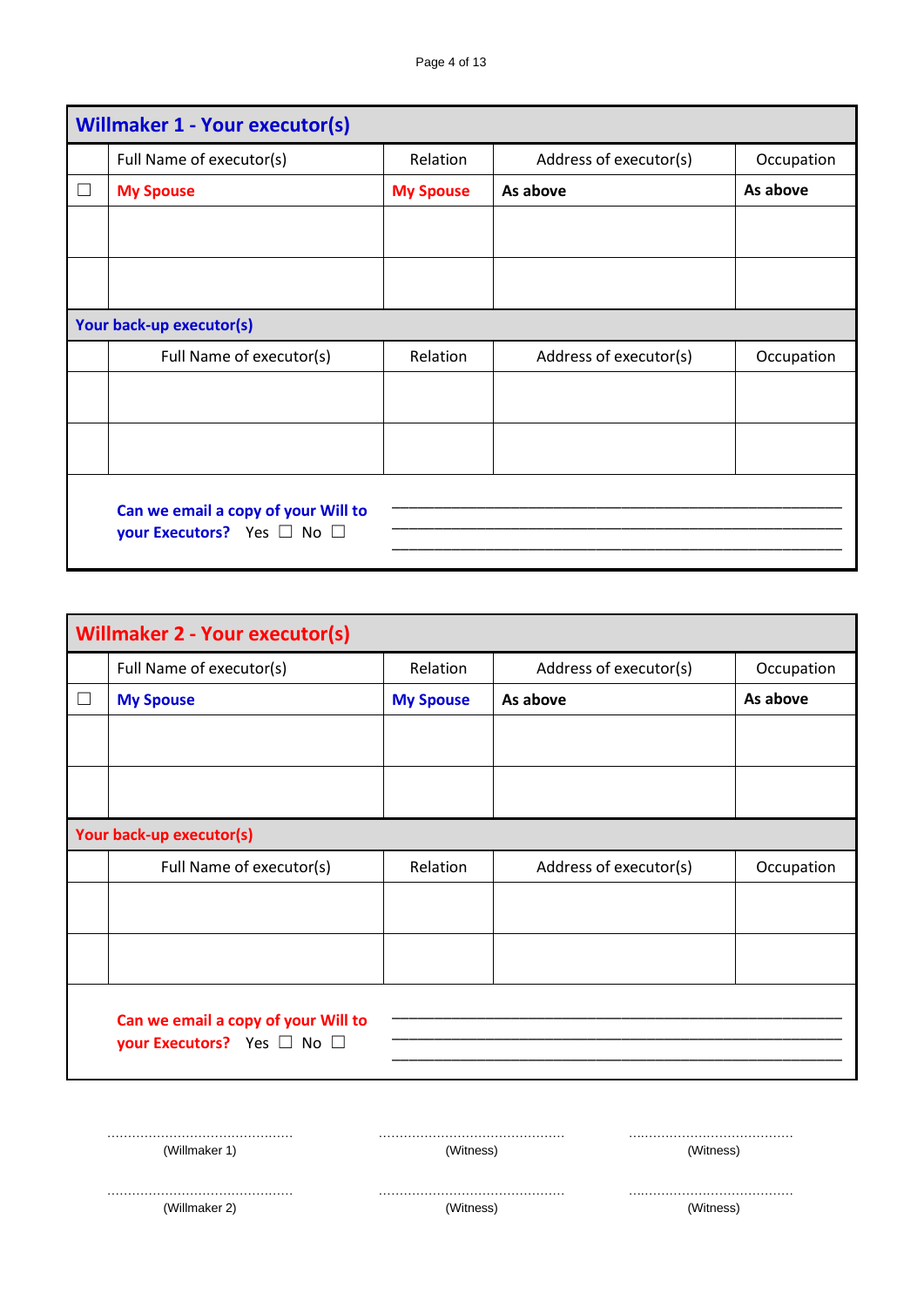| The Guardian(s) of your minor children |                          |                                |                         |  |  |  |
|----------------------------------------|--------------------------|--------------------------------|-------------------------|--|--|--|
| <b>First preference</b>                |                          |                                |                         |  |  |  |
|                                        | Name of guardian(s)      | If related to you, how related | Address of guardian (s) |  |  |  |
|                                        |                          |                                |                         |  |  |  |
| 2                                      |                          |                                |                         |  |  |  |
|                                        | <b>Second preference</b> |                                |                         |  |  |  |
|                                        | Name of guardian(s)      | If related to you, how related | Address of guardian (s) |  |  |  |
|                                        |                          |                                |                         |  |  |  |
| 2                                      |                          |                                |                         |  |  |  |

| <b>Willmaker 1 - Your real estate</b> |                                                                                                    |                                                   |                   |
|---------------------------------------|----------------------------------------------------------------------------------------------------|---------------------------------------------------|-------------------|
| Property address                      | Owner(s) (if jointly<br>owned, indicate whether<br>owned as joint tenants or<br>tenants in common) | Amount of any loan<br>secured against<br>property | Approximate value |
|                                       |                                                                                                    |                                                   |                   |
|                                       |                                                                                                    |                                                   |                   |
|                                       |                                                                                                    |                                                   |                   |
|                                       |                                                                                                    |                                                   |                   |

| <b>Willmaker 2 - Your real estate</b> |                                                                                                    |                                                   |                   |
|---------------------------------------|----------------------------------------------------------------------------------------------------|---------------------------------------------------|-------------------|
| Property address                      | Owner(s) (if jointly<br>owned, indicate whether<br>owned as joint tenants or<br>tenants in common) | Amount of any loan<br>secured against<br>property | Approximate value |
|                                       |                                                                                                    |                                                   |                   |
|                                       |                                                                                                    |                                                   |                   |
|                                       |                                                                                                    |                                                   |                   |

| (Willmaker |  |
|------------|--|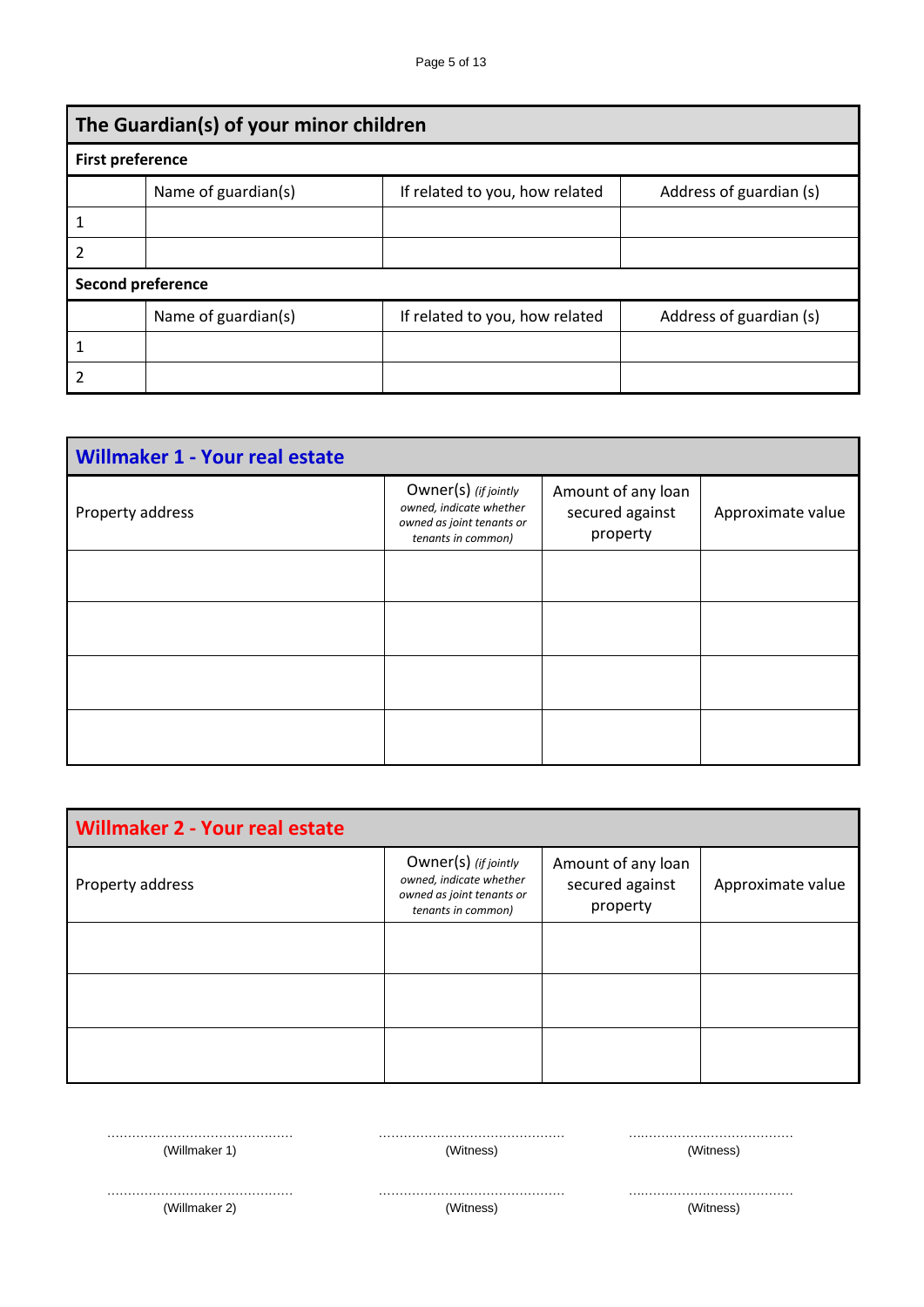| <b>Your Other Assets</b>   |                   |                        |
|----------------------------|-------------------|------------------------|
| <b>Bank accounts</b>       |                   |                        |
| Bank/Financial institution | Account holder(s) | Approximate<br>balance |
|                            |                   |                        |
|                            |                   |                        |
|                            |                   |                        |
|                            |                   |                        |
|                            |                   |                        |
|                            |                   |                        |
|                            |                   |                        |
|                            |                   |                        |
|                            |                   |                        |
|                            |                   |                        |

| <b>Shares/managed investments</b> |          |                                                 |                   |
|-----------------------------------|----------|-------------------------------------------------|-------------------|
| Description                       | Owner(s) | Amount of any loan<br>secured against<br>assets | Approximate value |
|                                   |          |                                                 |                   |
|                                   |          |                                                 |                   |
|                                   |          |                                                 |                   |
|                                   |          |                                                 |                   |
|                                   |          |                                                 |                   |

| Life insurance    |              |                          |                   |
|-------------------|--------------|--------------------------|-------------------|
| Insurance company | Life insured | Nominated<br>beneficiary | Approximate value |
|                   |              |                          |                   |
|                   |              |                          |                   |
|                   |              |                          |                   |
|                   |              |                          |                   |

| (Willmaker 1) | (Witness) | (Witness) |
|---------------|-----------|-----------|
|               |           |           |
| (Willmaker 2) | (Witness) | (Witness) |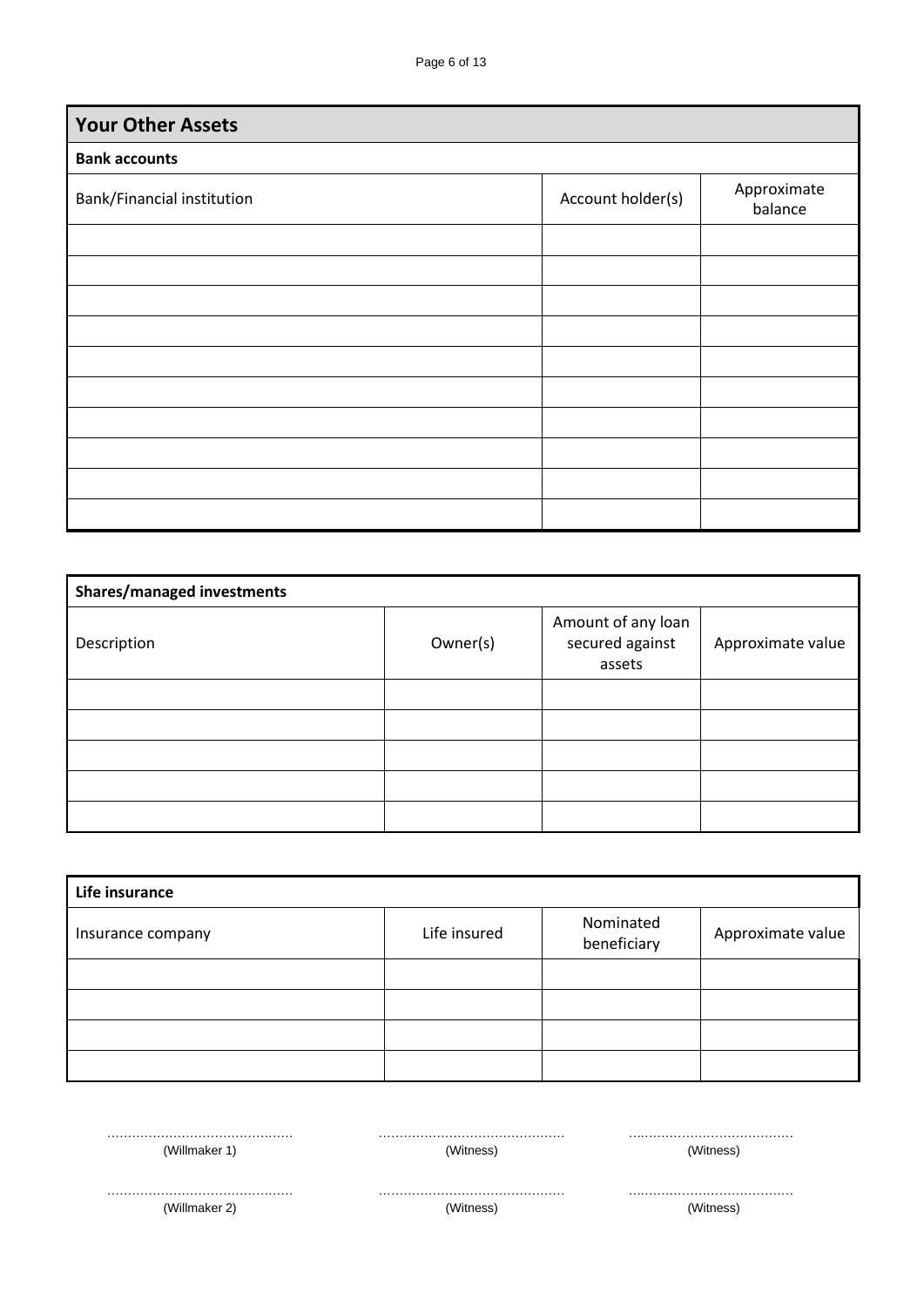| Interests in private companies, family trusts, private unit trusts or partnerships<br>Please bring a copy of the relevant company constitution, trust deed or partnership agreement |  |  |
|-------------------------------------------------------------------------------------------------------------------------------------------------------------------------------------|--|--|
|                                                                                                                                                                                     |  |  |
|                                                                                                                                                                                     |  |  |
|                                                                                                                                                                                     |  |  |
|                                                                                                                                                                                     |  |  |
|                                                                                                                                                                                     |  |  |

**Details of any foreign assets**

| Other highly valuable assets (eg art, antiques, bullion, coins, jewellery, stamps) |          |                   |  |
|------------------------------------------------------------------------------------|----------|-------------------|--|
| Description                                                                        | Owner(s) | Approximate value |  |
|                                                                                    |          |                   |  |
|                                                                                    |          |                   |  |
|                                                                                    |          |                   |  |
|                                                                                    |          |                   |  |

| <b>Willmaker 1 - Your superannuation</b> |                                                                    |                          |                   |
|------------------------------------------|--------------------------------------------------------------------|--------------------------|-------------------|
| Name of fund                             | Have you made a<br>binding death<br>benefit nomination<br>(Yes/No) | Nominated<br>beneficiary | Approximate value |
|                                          |                                                                    |                          |                   |
|                                          |                                                                    |                          |                   |
|                                          |                                                                    |                          |                   |
|                                          |                                                                    |                          |                   |
|                                          |                                                                    |                          |                   |
| .<br>.                                   |                                                                    |                          |                   |
| (Willmaker 1)                            | (Witness)                                                          |                          | (Witness)         |

……………………………………… (Willmaker 2)

……………………………………… (Witness)

……… ….……………………………… (Witness)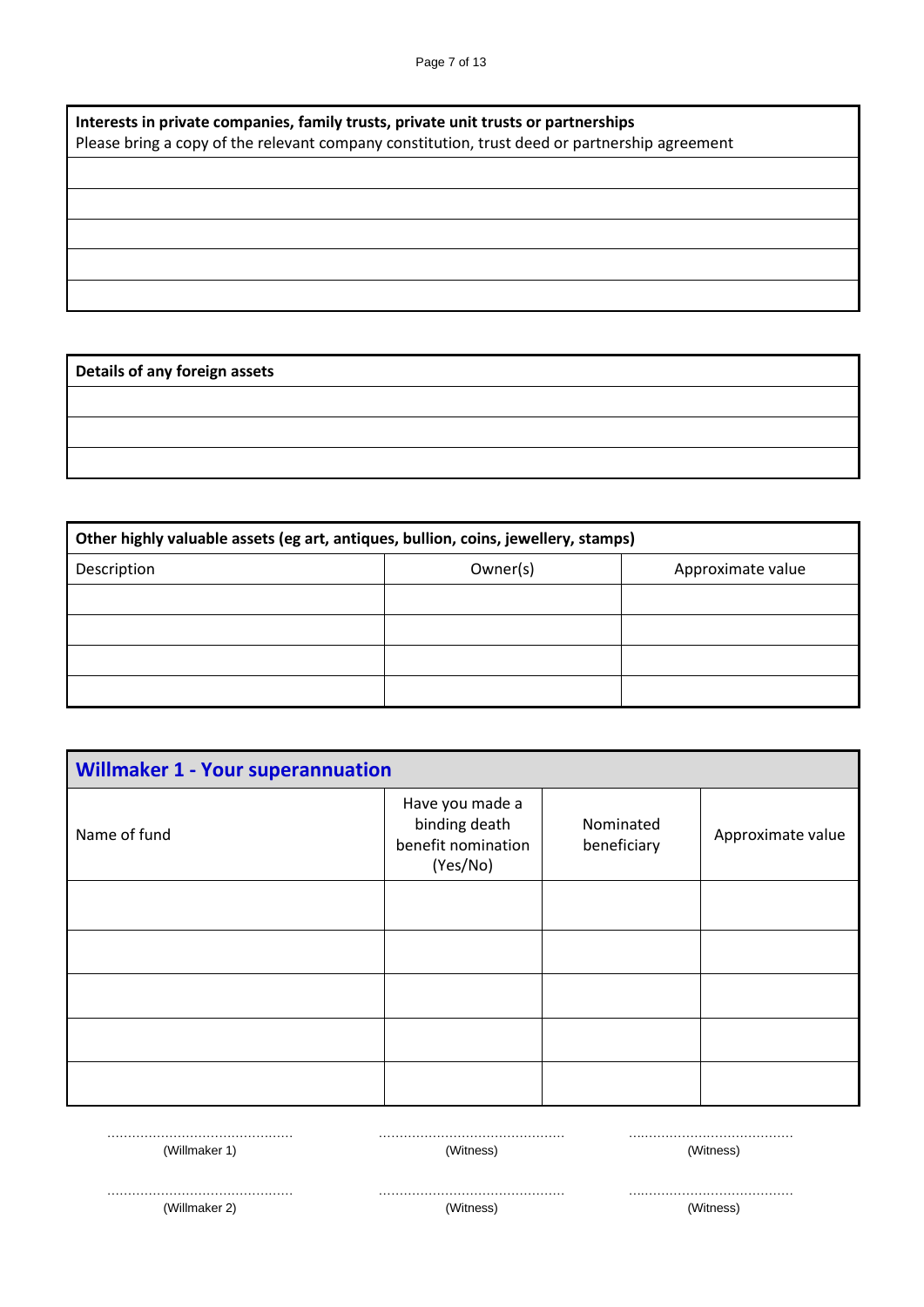| <b>Willmaker 2 - Your superannuation</b> |                                                                    |                          |                   |
|------------------------------------------|--------------------------------------------------------------------|--------------------------|-------------------|
| Name of fund                             | Have you made a<br>binding death<br>benefit nomination<br>(Yes/No) | Nominated<br>beneficiary | Approximate value |
|                                          |                                                                    |                          |                   |
|                                          |                                                                    |                          |                   |
|                                          |                                                                    |                          |                   |
|                                          |                                                                    |                          |                   |
|                                          |                                                                    |                          |                   |

| <b>Your major liabilities</b> |                   |                          |  |
|-------------------------------|-------------------|--------------------------|--|
| Description                   | Name of debtor(s) | Approximate amount owing |  |
|                               |                   |                          |  |
|                               |                   |                          |  |
|                               |                   |                          |  |
|                               |                   |                          |  |
|                               |                   |                          |  |

| <b>Notes</b>  |           |           |
|---------------|-----------|-----------|
|               |           |           |
|               |           |           |
|               |           |           |
|               |           |           |
|               |           |           |
|               |           |           |
|               |           |           |
|               |           |           |
| <br>.         | .<br>.    | .<br>.    |
| (Willmaker 1) | (Witness) | (Witness) |
| (Willmaker 2) | (Witness) | (Witness) |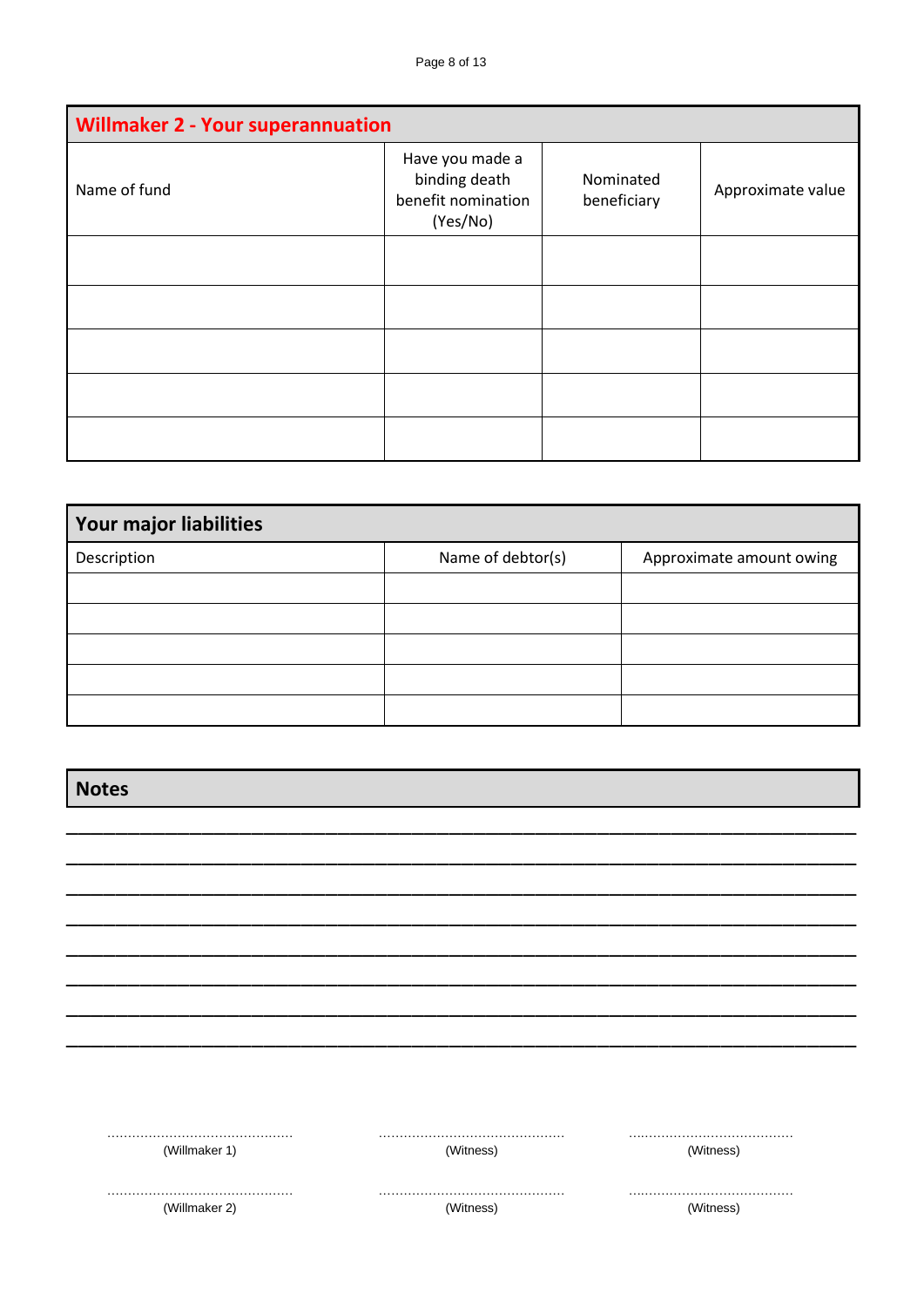# **SPOUSAL WILL - Distribution**

| <b>Will-maker 1</b>                                                                                                                                                            |
|--------------------------------------------------------------------------------------------------------------------------------------------------------------------------------|
| If Willmaker 2 survives me, I appoint her as my Executor and give her my entire estate:<br>$\Box$ Yes $\Box$ No<br>$\Box$ Not applicable                                       |
| If Willmaker 2 does not survive me, I give my entire estate to all of my children in equal shares:<br>$\Box$ Yes $\Box$ No<br>$\Box$ Not applicable                            |
| If a child does not survive but leaves children, the share left for my child shall be divided between his/her<br>children:<br>$\Box$ Yes<br>$\Box$ Not applicable<br>$\Box$ No |
| Any beneficiary who is a minor when I die shall receive their share at age: $\Box$ 18 $\Box$ 21 $\Box$ 25 $\Box$ Other:                                                        |

| <b>Will-maker 2</b>                                                                                                                                                          |  |  |
|------------------------------------------------------------------------------------------------------------------------------------------------------------------------------|--|--|
| If Willmaker 1 survives me, I appoint him as my Executor and give him my entire estate:<br>$\Box$ Yes $\Box$ No<br>$\Box$ Not applicable                                     |  |  |
| If Willmaker 1 does not survive me, I give my entire estate to all of my children in equal shares:<br>$\Box$ Yes $\Box$ No<br>$\Box$ Not applicable                          |  |  |
| If a child does not survive me but leaves children, the share left for my child shall be divided between his/her<br>children:<br>$\Box$ Yes<br>$\Box$ Not applicable<br>∪ No |  |  |
| Any beneficiary who is a minor when I die shall receive their share at age: $\Box$ 18 $\Box$ 21 $\Box$ 25                                                                    |  |  |

| Will-maker 1 - Specific gifts of cash or property                                                                      |                         |          |
|------------------------------------------------------------------------------------------------------------------------|-------------------------|----------|
| I wish to make these gifts only if my <b>spouse</b> does not survive me:<br>$\Box$ Yes $\Box$ No $\Box$ Not applicable |                         |          |
| Description/amount                                                                                                     | Name of beneficiary/ies | Relation |
|                                                                                                                        |                         |          |
|                                                                                                                        |                         |          |
|                                                                                                                        |                         |          |
|                                                                                                                        |                         |          |
|                                                                                                                        |                         |          |
|                                                                                                                        |                         |          |

| (Willmaker | (Witness) | 'Vitness |
|------------|-----------|----------|
|            |           |          |
| (Willmaker |           |          |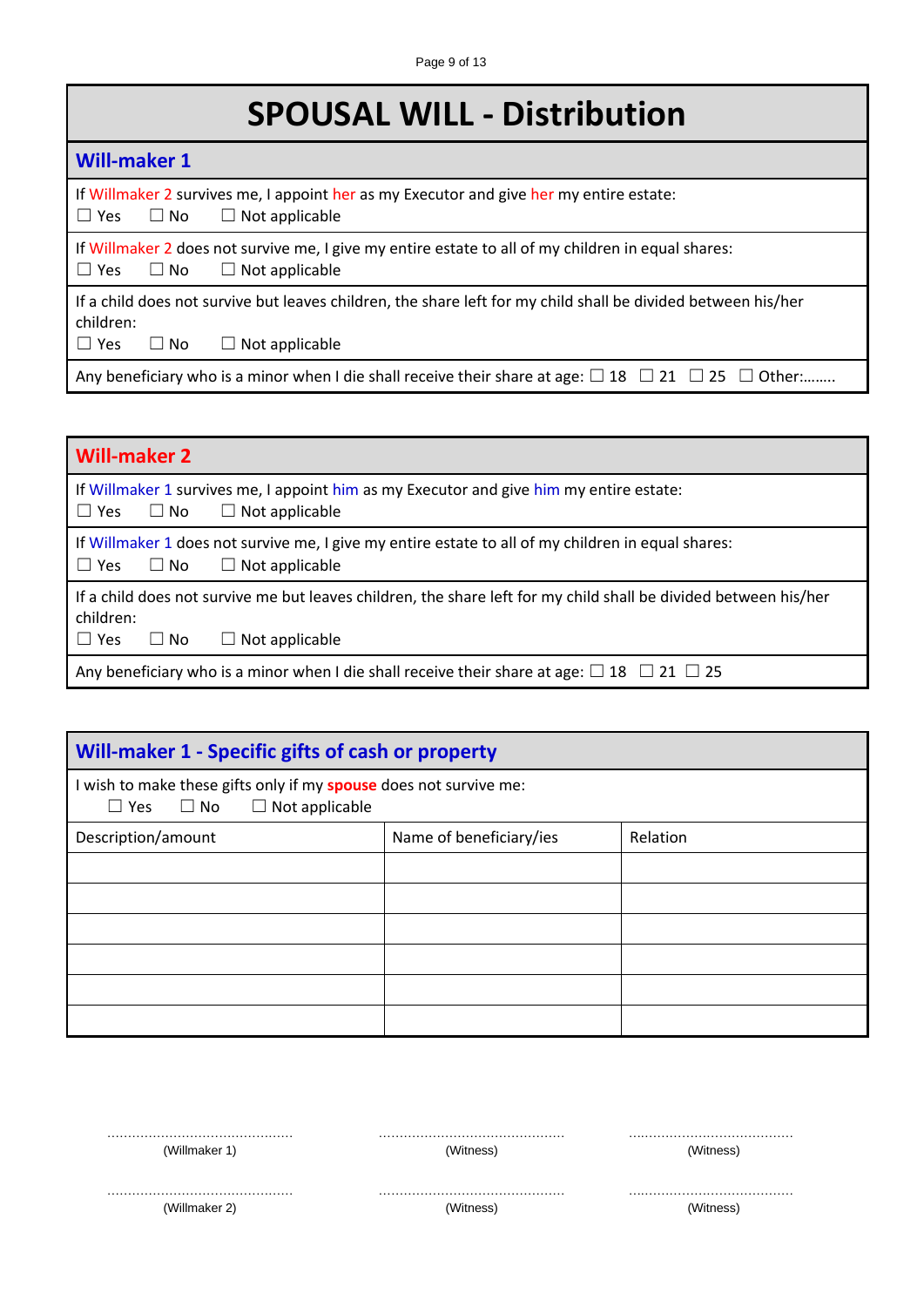| Will-maker 2 - Specific gifts of cash or property                                                                  |                         |          |
|--------------------------------------------------------------------------------------------------------------------|-------------------------|----------|
| I wish to make these gifts only if my spouse does not survive me:<br>$\Box$ No $\Box$ Not applicable<br>$\Box$ Yes |                         |          |
| Description/amount                                                                                                 | Name of beneficiary/ies | Relation |
|                                                                                                                    |                         |          |
|                                                                                                                    |                         |          |
|                                                                                                                    |                         |          |
|                                                                                                                    |                         |          |
|                                                                                                                    |                         |          |
|                                                                                                                    |                         |          |
|                                                                                                                    |                         |          |
|                                                                                                                    |                         |          |

| <b>Will-maker 1 - Gift-over</b> |                              |                                                                                 |
|---------------------------------|------------------------------|---------------------------------------------------------------------------------|
| Share of estate                 | Full Name of beneficiary/ies | If related to you, how related<br>If not related, address of<br>beneficiary/ies |
|                                 |                              |                                                                                 |
|                                 |                              |                                                                                 |
|                                 |                              |                                                                                 |
|                                 |                              |                                                                                 |
|                                 |                              |                                                                                 |

| Will-maker 2 - Gift-over |                              |                                                                                 |
|--------------------------|------------------------------|---------------------------------------------------------------------------------|
| Share of estate          | Full Name of beneficiary/ies | If related to you, how related<br>If not related, address of<br>beneficiary/ies |
|                          |                              |                                                                                 |
|                          |                              |                                                                                 |
|                          |                              |                                                                                 |
|                          |                              |                                                                                 |
|                          |                              |                                                                                 |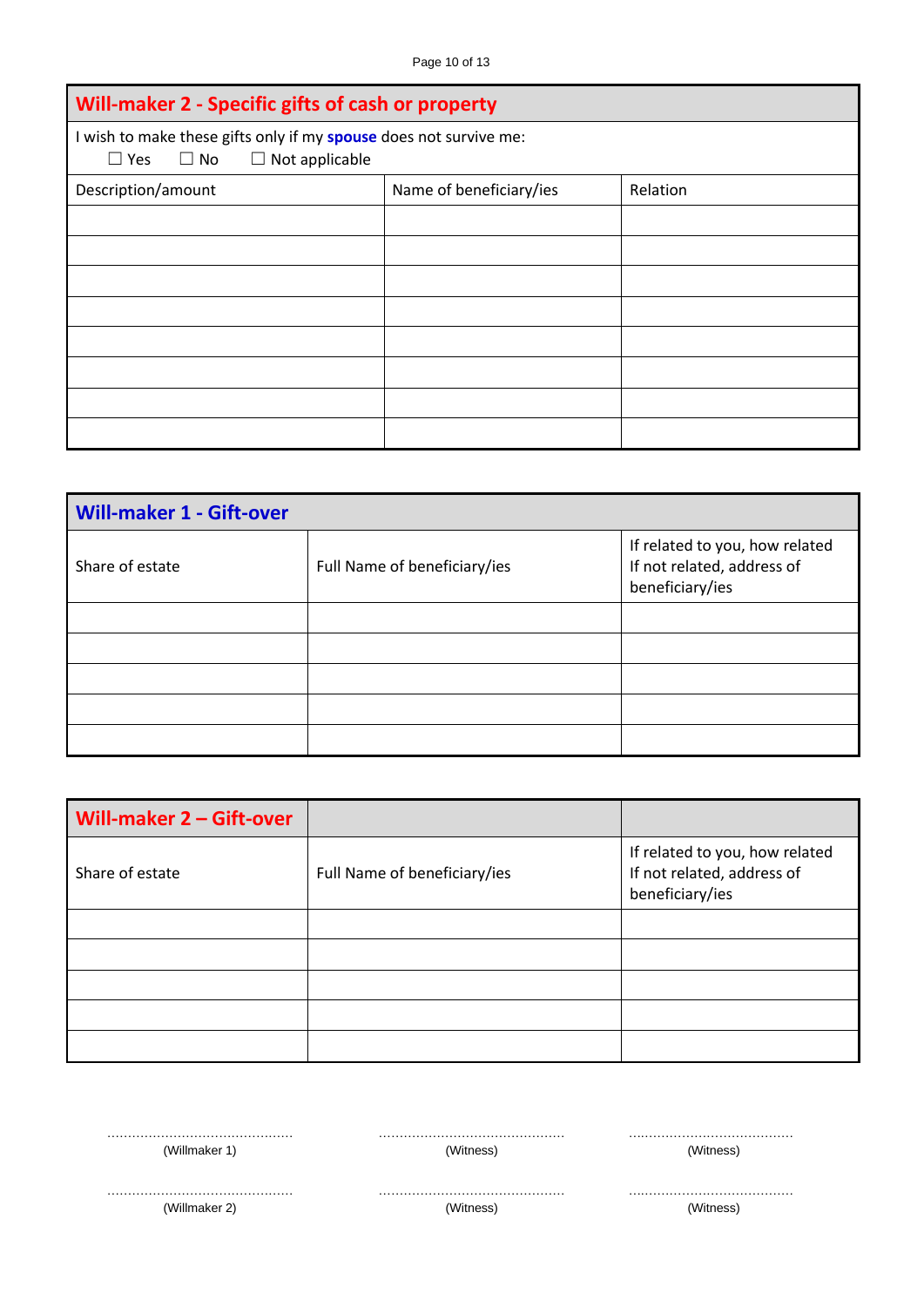## **NON-STANDARD WILL - Distribution**

| <b>Will-maker 1 - Gifts</b> |                         |          |
|-----------------------------|-------------------------|----------|
| Description/amount          | Name of beneficiary/ies | Relation |
|                             |                         |          |
|                             |                         |          |
|                             |                         |          |
|                             |                         |          |
|                             |                         |          |
|                             |                         |          |
|                             |                         |          |
|                             |                         |          |
|                             |                         |          |
|                             |                         |          |
|                             |                         |          |
|                             |                         |          |
|                             |                         |          |

| <b>Will-maker 2 - Gifts</b> |                         |          |
|-----------------------------|-------------------------|----------|
| Description/amount          | Name of beneficiary/ies | Relation |
|                             |                         |          |
|                             |                         |          |
|                             |                         |          |
|                             |                         |          |
|                             |                         |          |
|                             |                         |          |
|                             |                         |          |
|                             |                         |          |
|                             |                         |          |
|                             |                         |          |
|                             |                         |          |
|                             |                         |          |

……………………………………… (Willmaker 1)

……………………………………… (Witness)

……… ….……………………………… (Witness)

……………………………………… (Willmaker 2)

……………………………………… (Witness)

……… ….……………………………… (Witness)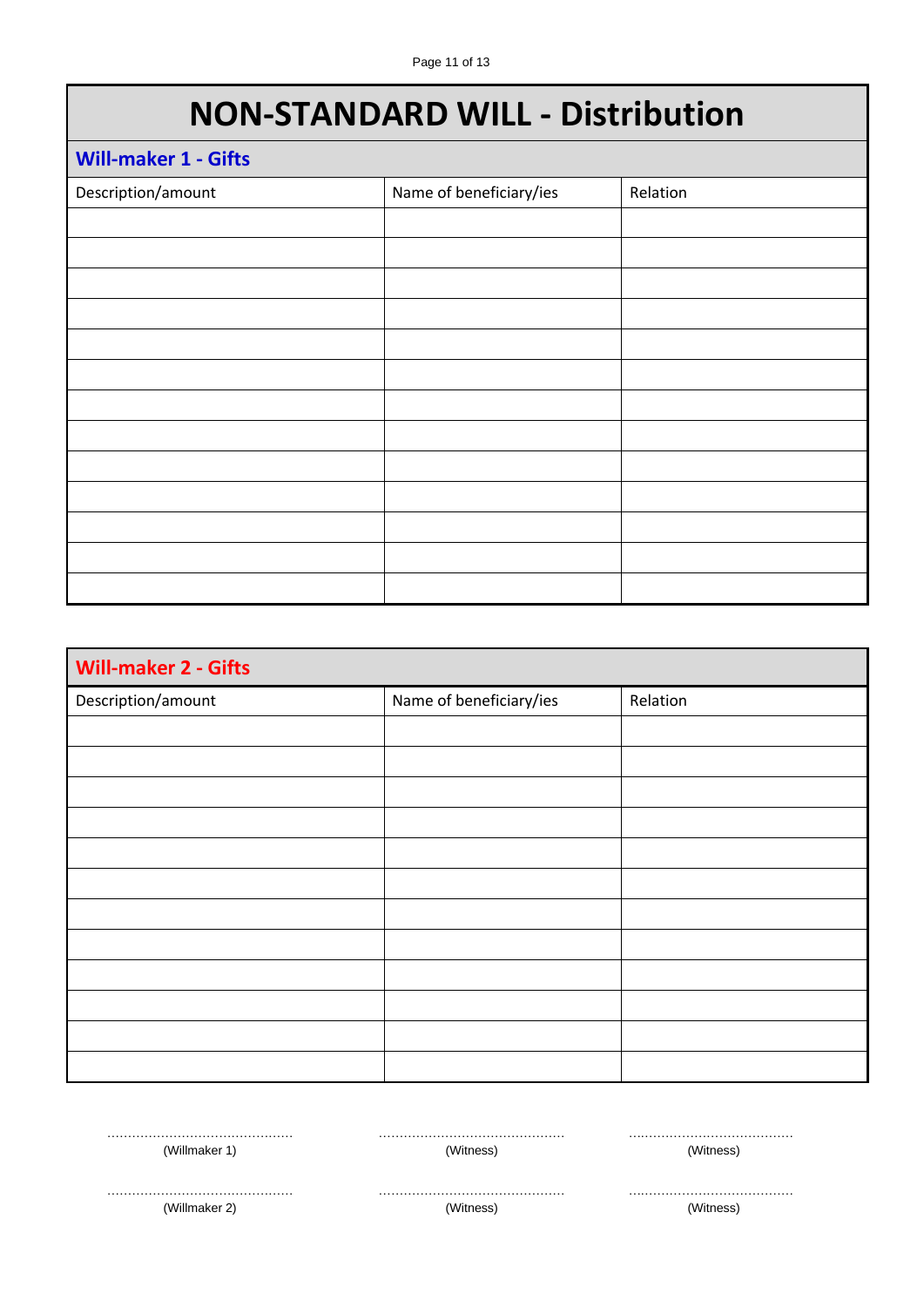٦

| <b>Funeral &amp; Medical Wishes</b>                  |                                                      |
|------------------------------------------------------|------------------------------------------------------|
| <b>Willmaker 1</b>                                   | <b>Willmaker 2</b>                                   |
| buried $\square$ cremated $\square$                  | I want my body: buried $\square$                     |
| I want my body:                                      | cremated $\Box$                                      |
| I want my body made available for medical/scientific | I want my body made available for medical/scientific |
| research purposes:                                   | research purposes:                                   |
| $\Box$ No                                            | $\Box$ No                                            |
| $\Box$ Yes                                           | $\Box$ Yes                                           |
| I have a pre-paid funeral plan with:                 | I have a prepaid funeral plan with:                  |
| I have already registered instructions regarding my  | I have already registered instructions regarding my  |
| organs on the Australian Donor Register:             | organs on the Australian Donor Register:             |
| $\Box$ Yes                                           | $\Box$ Yes                                           |
| $\Box$ No                                            | $\Box$ No                                            |
| I wish to register have my name placed on the        | I wish to register have my name placed on the        |
| Australian Donor Register:                           | Australian Donor Register:                           |
| $\Box$ No                                            | $\Box$ No                                            |
| $\Box$ Yes                                           | $\Box$ Yes                                           |

\_\_\_\_\_\_\_\_\_\_\_\_\_\_\_\_\_\_\_\_\_\_\_\_\_\_\_\_\_\_\_\_\_\_\_\_\_\_\_\_\_\_\_\_\_\_\_\_\_\_\_\_\_\_\_\_\_\_\_\_\_\_\_\_ \_\_\_\_\_\_\_\_\_\_\_\_\_\_\_\_\_\_\_\_\_\_\_\_\_\_\_\_\_\_\_\_\_\_\_\_\_\_\_\_\_\_\_\_\_\_\_\_\_\_\_\_\_\_\_\_\_\_\_\_\_\_\_\_ \_\_\_\_\_\_\_\_\_\_\_\_\_\_\_\_\_\_\_\_\_\_\_\_\_\_\_\_\_\_\_\_\_\_\_\_\_\_\_\_\_\_\_\_\_\_\_\_\_\_\_\_\_\_\_\_\_\_\_\_\_\_\_\_ \_\_\_\_\_\_\_\_\_\_\_\_\_\_\_\_\_\_\_\_\_\_\_\_\_\_\_\_\_\_\_\_\_\_\_\_\_\_\_\_\_\_\_\_\_\_\_\_\_\_\_\_\_\_\_\_\_\_\_\_\_\_\_\_ \_\_\_\_\_\_\_\_\_\_\_\_\_\_\_\_\_\_\_\_\_\_\_\_\_\_\_\_\_\_\_\_\_\_\_\_\_\_\_\_\_\_\_\_\_\_\_\_\_\_\_\_\_\_\_\_\_\_\_\_\_\_\_\_ \_\_\_\_\_\_\_\_\_\_\_\_\_\_\_\_\_\_\_\_\_\_\_\_\_\_\_\_\_\_\_\_\_\_\_\_\_\_\_\_\_\_\_\_\_\_\_\_\_\_\_\_\_\_\_\_\_\_\_\_\_\_\_\_ \_\_\_\_\_\_\_\_\_\_\_\_\_\_\_\_\_\_\_\_\_\_\_\_\_\_\_\_\_\_\_\_\_\_\_\_\_\_\_\_\_\_\_\_\_\_\_\_\_\_\_\_\_\_\_\_\_\_\_\_\_\_\_\_ \_\_\_\_\_\_\_\_\_\_\_\_\_\_\_\_\_\_\_\_\_\_\_\_\_\_\_\_\_\_\_\_\_\_\_\_\_\_\_\_\_\_\_\_\_\_\_\_\_\_\_\_\_\_\_\_\_\_\_\_\_\_\_\_ \_\_\_\_\_\_\_\_\_\_\_\_\_\_\_\_\_\_\_\_\_\_\_\_\_\_\_\_\_\_\_\_\_\_\_\_\_\_\_\_\_\_\_\_\_\_\_\_\_\_\_\_\_\_\_\_\_\_\_\_\_\_\_\_ \_\_\_\_\_\_\_\_\_\_\_\_\_\_\_\_\_\_\_\_\_\_\_\_\_\_\_\_\_\_\_\_\_\_\_\_\_\_\_\_\_\_\_\_\_\_\_\_\_\_\_\_\_\_\_\_\_\_\_\_\_\_\_\_ \_\_\_\_\_\_\_\_\_\_\_\_\_\_\_\_\_\_\_\_\_\_\_\_\_\_\_\_\_\_\_\_\_\_\_\_\_\_\_\_\_\_\_\_\_\_\_\_\_\_\_\_\_\_\_\_\_\_\_\_\_\_\_\_ \_\_\_\_\_\_\_\_\_\_\_\_\_\_\_\_\_\_\_\_\_\_\_\_\_\_\_\_\_\_\_\_\_\_\_\_\_\_\_\_\_\_\_\_\_\_\_\_\_\_\_\_\_\_\_\_\_\_\_\_\_\_\_\_ \_\_\_\_\_\_\_\_\_\_\_\_\_\_\_\_\_\_\_\_\_\_\_\_\_\_\_\_\_\_\_\_\_\_\_\_\_\_\_\_\_\_\_\_\_\_\_\_\_\_\_\_\_\_\_\_\_\_\_\_\_\_\_\_ \_\_\_\_\_\_\_\_\_\_\_\_\_\_\_\_\_\_\_\_\_\_\_\_\_\_\_\_\_\_\_\_\_\_\_\_\_\_\_\_\_\_\_\_\_\_\_\_\_\_\_\_\_\_\_\_\_\_\_\_\_\_\_\_ \_\_\_\_\_\_\_\_\_\_\_\_\_\_\_\_\_\_\_\_\_\_\_\_\_\_\_\_\_\_\_\_\_\_\_\_\_\_\_\_\_\_\_\_\_\_\_\_\_\_\_\_\_\_\_\_\_\_\_\_\_\_\_\_ \_\_\_\_\_\_\_\_\_\_\_\_\_\_\_\_\_\_\_\_\_\_\_\_\_\_\_\_\_\_\_\_\_\_\_\_\_\_\_\_\_\_\_\_\_\_\_\_\_\_\_\_\_\_\_\_\_\_\_\_\_\_\_\_

**Notes**

г

| (Willmaker 1) |  |
|---------------|--|
|               |  |
|               |  |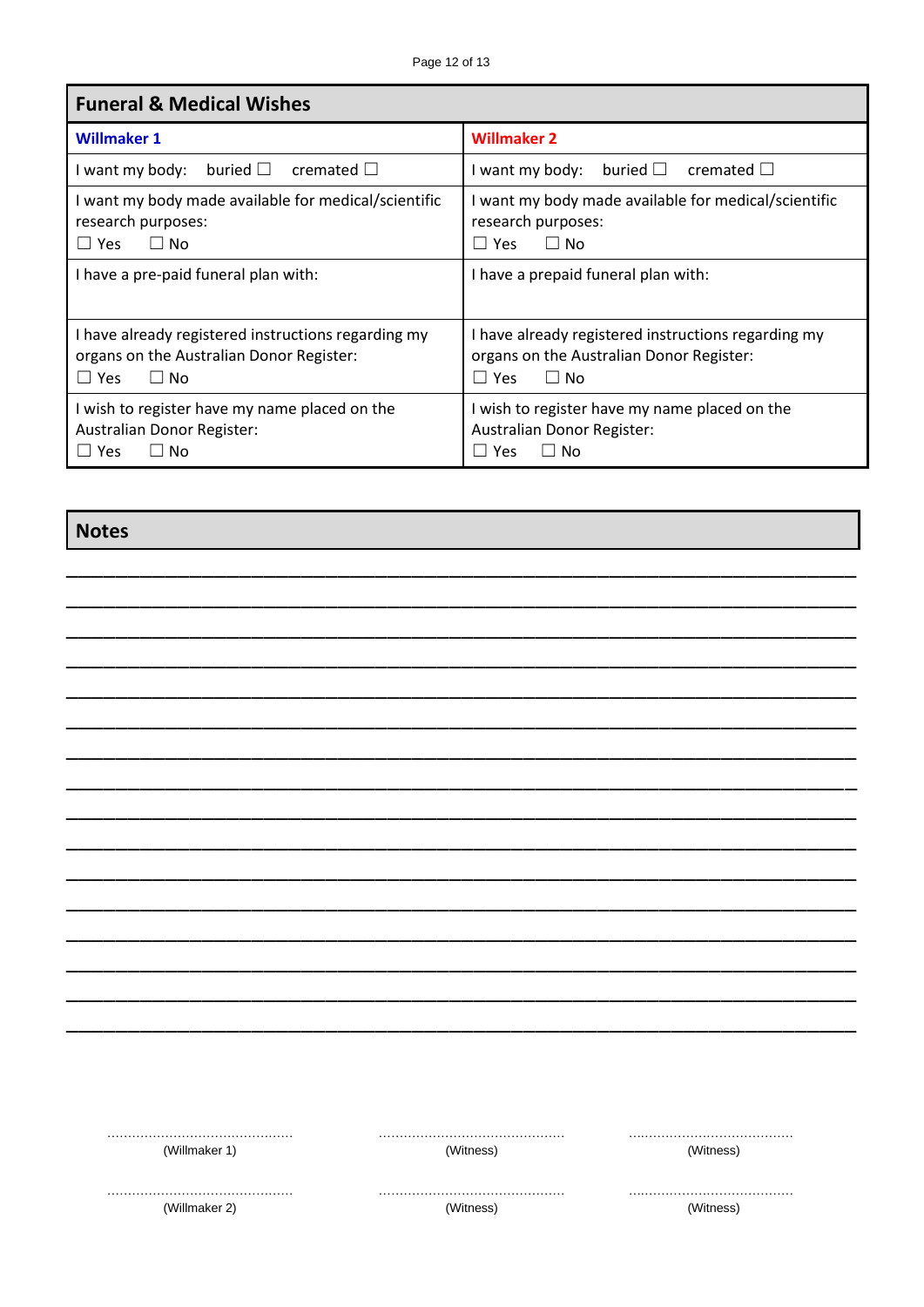#### **Enduring Powers of Attorney – Principal 1**

Enduring powers are useful legal documents which allow you to appoint a person or persons you trust to make certain decisions on your behalf. An "enduring" power remains valid even if you lose capacity.

| <b>Details of Principal 1</b> | Is this Willmaker 1: | No <sub>1</sub><br>Yes $\Box$ |
|-------------------------------|----------------------|-------------------------------|
| Name:                         |                      |                               |
| Address:                      |                      |                               |
| Occupation:                   |                      |                               |

| Enduring Power of Attorney Required: Yes $\Box$ No $\Box$                                                                                                                                                   | Joint: Yes $\square$ Joint & Several: Yes $\square$                                                                                                                                                         |
|-------------------------------------------------------------------------------------------------------------------------------------------------------------------------------------------------------------|-------------------------------------------------------------------------------------------------------------------------------------------------------------------------------------------------------------|
| Attorney 1: Principal 2 $\Box$ Other $\Box$                                                                                                                                                                 | <b>Attorney 2</b>                                                                                                                                                                                           |
| Name:                                                                                                                                                                                                       | Name:                                                                                                                                                                                                       |
| Address:                                                                                                                                                                                                    | Address:                                                                                                                                                                                                    |
| Email:                                                                                                                                                                                                      | Email:                                                                                                                                                                                                      |
| Has Attorney been convicted of a dishonesty offence?<br>Yes $\square$ No $\square$<br>Is the Attorney insolvent?<br>Yes $\square$ No $\square$<br>Is attorney a health care worker?<br>Yes $\Box$ No $\Box$ | Has Attorney been convicted of a dishonesty offence?<br>Yes $\Box$ No $\Box$<br>Is the Attorney insolvent?<br>Yes $\square$ No $\square$<br>Is attorney a health care worker?<br>Yes $\square$ No $\square$ |
| Attorney can act in relation to:<br>Personal matters? $\square$ OR Financial matters? $\square$<br>OR Both personal and financial matters? $\square$                                                        | Attorney can act in relation to:<br>Personal matters? $\square$ OR Financial matters? $\square$<br>OR Both personal and financial matters? $\square$                                                        |
| <b>Alternative Attorney 1</b>                                                                                                                                                                               | <b>Alternative Attorney 2</b>                                                                                                                                                                               |
|                                                                                                                                                                                                             |                                                                                                                                                                                                             |
| Name:                                                                                                                                                                                                       | Name:                                                                                                                                                                                                       |
| Address:                                                                                                                                                                                                    | Address:                                                                                                                                                                                                    |
| Email:                                                                                                                                                                                                      | Email:                                                                                                                                                                                                      |
| Has Attorney been convicted of a dishonesty offence?<br>Yes $\Box$ No $\Box$<br>Is the Attorney insolvent?<br>Yes $\square$ No $\square$<br>Is attorney a health care worker?<br>Yes $\square$ No $\square$ | Has Attorney been convicted of a dishonesty offence?<br>Yes $\square$<br>No $\Box$<br>Is the Attorney insolvent?<br>Yes $\Box$<br>No $\Box$<br>Is attorney a health care worker?<br>Yes $\Box$ No $\Box$    |
| Attorney can act in relation to:<br>Personal matters? □ OR Financial matters? □<br>OR Both personal and financial matters? $\square$                                                                        | Attorney can act in relation to:<br>Personal matters? □ OR Financial matters? □<br>OR Both personal and financial matters? $\Box$                                                                           |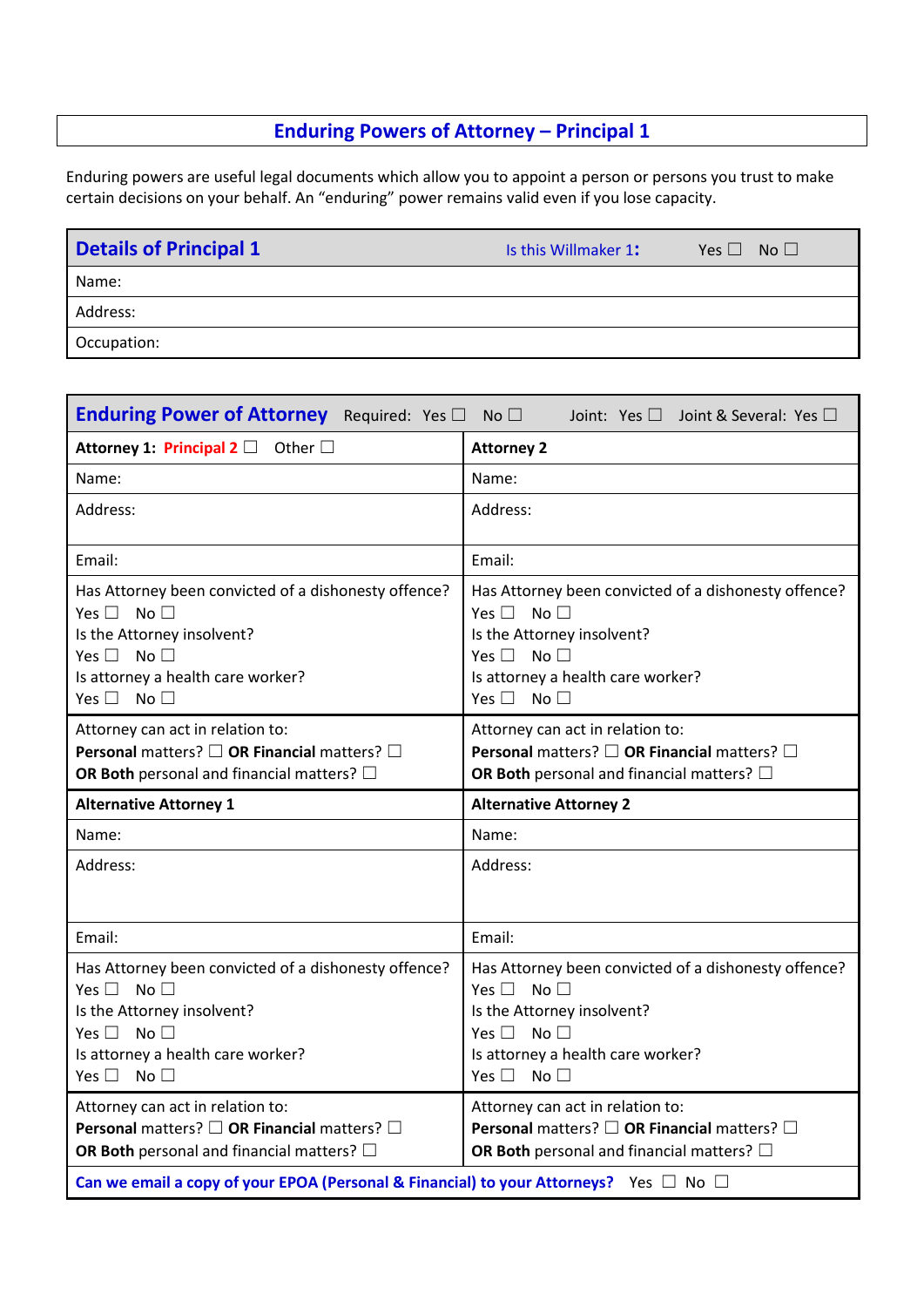| Medical Treatment Decision Maker Required?: Yes □ No □            |                                                                                                        |
|-------------------------------------------------------------------|--------------------------------------------------------------------------------------------------------|
| Medical Treatment Decision Maker: Principal 2 $\Box$ Other $\Box$ |                                                                                                        |
| Address:                                                          |                                                                                                        |
| Date of birth:                                                    | Relationship:                                                                                          |
| Email:                                                            |                                                                                                        |
| <b>Reserve Medical Treatment Decision Maker:</b>                  |                                                                                                        |
| Address:                                                          |                                                                                                        |
| Date of birth:                                                    | Relationship:                                                                                          |
| Email:                                                            |                                                                                                        |
|                                                                   | Can we email a copy of your Appointment to your Medical Treatment Decision Maker? Yes $\Box$ No $\Box$ |
|                                                                   |                                                                                                        |
| Advance Care Directive Required?: Yes I No I                      |                                                                                                        |
|                                                                   | <b>NOTES:</b>                                                                                          |
|                                                                   |                                                                                                        |
|                                                                   |                                                                                                        |
|                                                                   |                                                                                                        |
|                                                                   |                                                                                                        |
|                                                                   |                                                                                                        |
|                                                                   |                                                                                                        |
|                                                                   |                                                                                                        |
|                                                                   |                                                                                                        |
|                                                                   |                                                                                                        |
|                                                                   |                                                                                                        |
|                                                                   |                                                                                                        |
|                                                                   |                                                                                                        |
|                                                                   |                                                                                                        |
|                                                                   |                                                                                                        |
|                                                                   |                                                                                                        |
|                                                                   |                                                                                                        |
|                                                                   |                                                                                                        |
|                                                                   |                                                                                                        |
|                                                                   |                                                                                                        |
|                                                                   |                                                                                                        |
|                                                                   |                                                                                                        |
|                                                                   |                                                                                                        |
|                                                                   |                                                                                                        |
|                                                                   |                                                                                                        |
|                                                                   |                                                                                                        |
|                                                                   |                                                                                                        |
|                                                                   |                                                                                                        |
|                                                                   |                                                                                                        |
|                                                                   |                                                                                                        |
|                                                                   |                                                                                                        |
|                                                                   |                                                                                                        |
|                                                                   |                                                                                                        |
|                                                                   |                                                                                                        |
|                                                                   |                                                                                                        |
|                                                                   |                                                                                                        |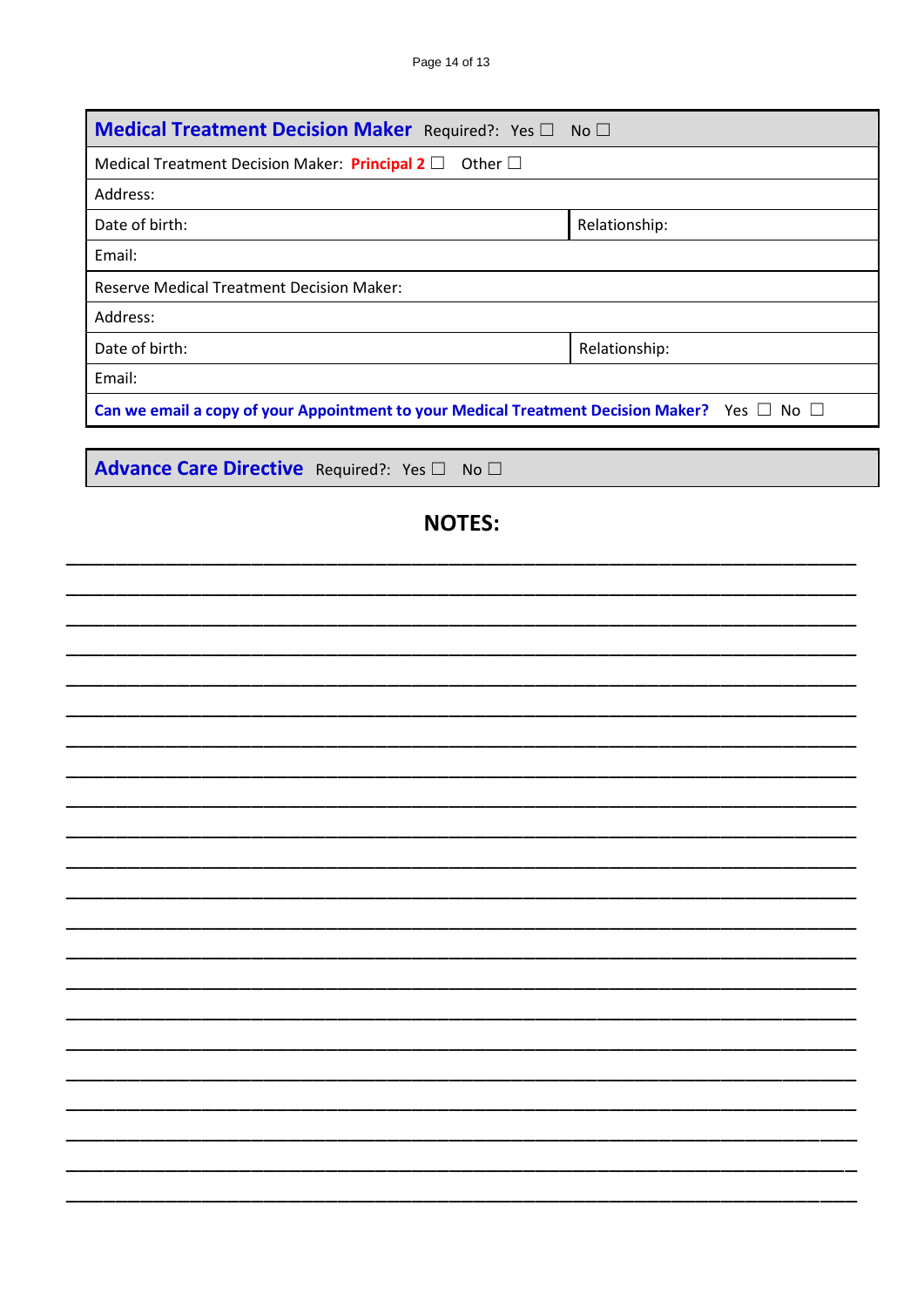#### **Enduring Powers of Attorney – Principal 2**

Enduring powers are useful legal documents which allow you to appoint a person or persons you trust to make certain decisions on your behalf. An "enduring" power remains valid even if you lose capacity.

| <b>Details of Principal 2</b> | Is this person Willmaker 2: | Yes $\square$ | No <sub>1</sub> |
|-------------------------------|-----------------------------|---------------|-----------------|
| Name:                         |                             |               |                 |
| Address:                      |                             |               |                 |
| Occupation:                   |                             |               |                 |

| <b>Enduring Power of Attorney</b> Required: Yes $\Box$ No $\Box$                                                                                                                                                        | Joint: Yes $\square$ Joint & Several: Yes $\square$                                                                                                                                                                              |
|-------------------------------------------------------------------------------------------------------------------------------------------------------------------------------------------------------------------------|----------------------------------------------------------------------------------------------------------------------------------------------------------------------------------------------------------------------------------|
| Attorney 1: Principal 1 $\Box$ Other $\Box$                                                                                                                                                                             | <b>Attorney 2</b>                                                                                                                                                                                                                |
| Name:                                                                                                                                                                                                                   | Name:                                                                                                                                                                                                                            |
| Address:                                                                                                                                                                                                                | Address:                                                                                                                                                                                                                         |
| Email:                                                                                                                                                                                                                  | Email:                                                                                                                                                                                                                           |
| Has Attorney been convicted of a dishonesty offence?<br>No $\Box$<br>Yes $\square$<br>Is the Attorney insolvent?<br>No <sup>1</sup><br>Yes $\square$<br>Is attorney a health care worker?<br>Yes $\square$ No $\square$ | Has Attorney been convicted of a dishonesty offence?<br>No <sub>1</sub><br>Yes $\Box$<br>Is the Attorney insolvent?<br>Yes $\square$<br>No <sub>1</sub><br>Is attorney a health care worker?<br>Yes $\square$<br>No <sub>1</sub> |
| Attorney can act in relation to:<br><b>Personal</b> matters? $\square$ OR Financial matters? $\square$<br>OR Both personal and financial matters? $\square$                                                             | Attorney can act in relation to:<br><b>Personal</b> matters? $\square$ OR Financial matters? $\square$<br>OR Both personal and financial matters? $\square$                                                                      |
|                                                                                                                                                                                                                         |                                                                                                                                                                                                                                  |
| <b>Alternative Attorney 1</b>                                                                                                                                                                                           | <b>Alternative Attorney 2</b>                                                                                                                                                                                                    |
| Name:                                                                                                                                                                                                                   | Name:                                                                                                                                                                                                                            |
| Address:                                                                                                                                                                                                                | Address:                                                                                                                                                                                                                         |
| Email:                                                                                                                                                                                                                  | Email:                                                                                                                                                                                                                           |
| Has Attorney been convicted of a dishonesty offence?<br>Yes $\square$ No $\square$<br>Is the Attorney insolvent?<br>Yes $\square$ No $\square$<br>Is attorney a health care worker?<br>Yes $\square$ No $\square$       | Has Attorney been convicted of a dishonesty offence?<br>Yes $\Box$ No $\Box$<br>Is the Attorney insolvent?<br>Yes $\square$<br>No $\Box$<br>Is attorney a health care worker?<br>Yes $\square$<br>No $\Box$                      |
| Attorney can act in relation to:<br>Personal matters? □ OR Financial matters? □<br>OR Both personal and financial matters? $\square$                                                                                    | Attorney can act in relation to:<br>Personal matters? □ OR Financial matters? □<br>OR Both personal and financial matters? $\square$                                                                                             |